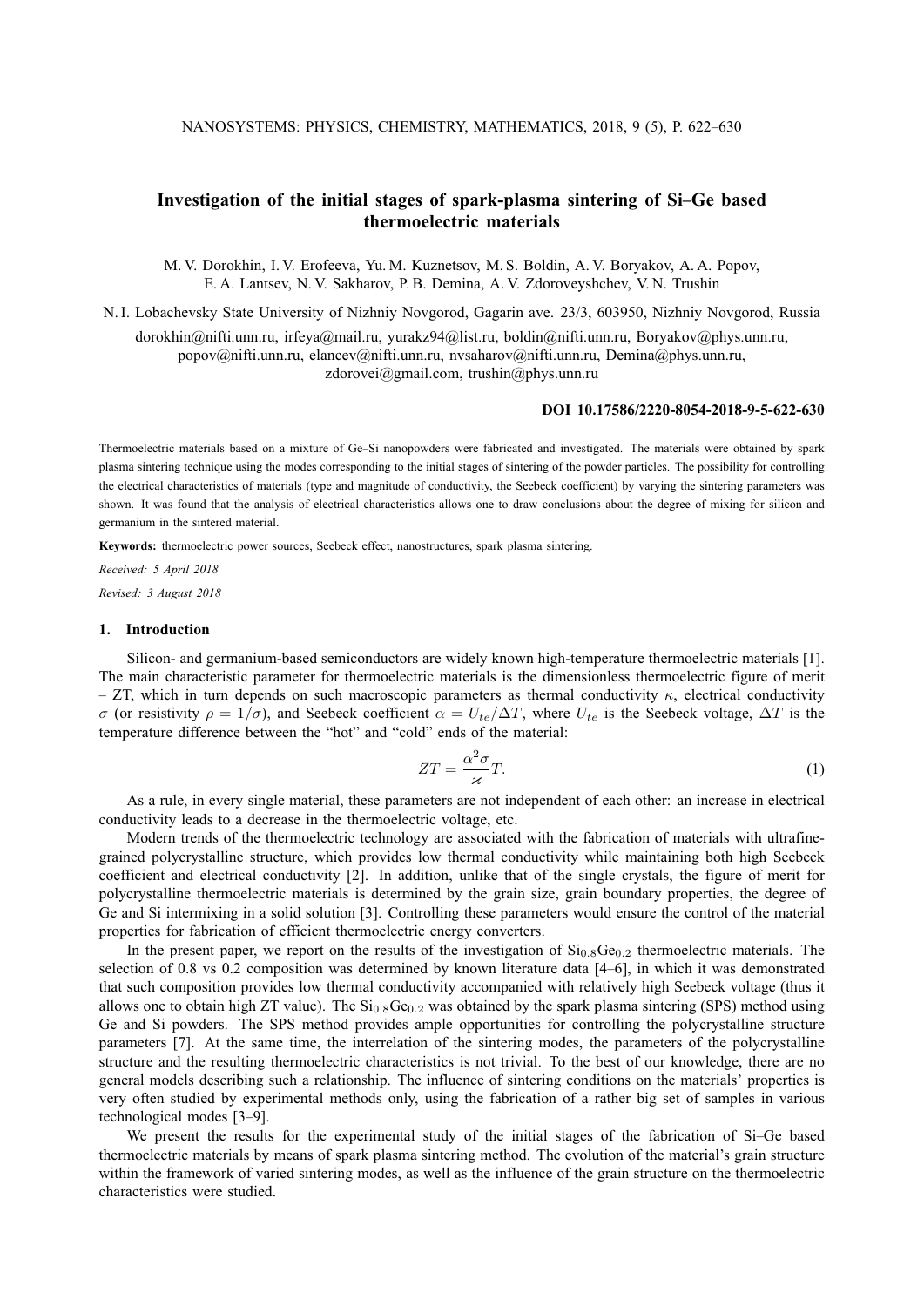## **2. Experimental techniques**

The investigated samples were sintered from the Ge and Si powders using the DR SINTER model SPS-625 spark plasma sintering system. As raw material for powders, ingots of single-crystal Ge and Si were used. The source of Ge was an ingot doped with the donor impurity (Sb) to a concentration of  $\sim 10^{18}$  cm<sup>-3</sup>. As for the Si, an ingot doped with an acceptor impurity (B) was used. The acceptor concentration was  $\sim 2 \times$ 10<sup>15</sup> cm<sup>-3</sup>. The materials with different types of doping were chosen in order to estimate the degree of mixing by performing conductivity measurements. At this stage, the composition of the Si–Ge material was assessed, the latter corresponded to the  $Si<sub>0.8</sub>Ge<sub>0.2</sub>$  atomic composition for all the samples studied.

The Ge and Si ingots were preliminarily milled and then mechanically activated using a Fritch Pulverisette 7 planetary mill with a ceramic container volume of 500 ml and a size of grinding balls  $d \approx 10$  mm,  $m \approx 5$  g. The average crystallite size in the powder was 100 nm to 50  $\mu$ m, depending on the milling modes. The grain size was monitored by means of a scanning electron microscope. Complete information on the parameters of the powders is presented in Table 1. The mass of the initial feed material in all cases was 30 g. The grinding time was 1 or 6 hours. The increase in the grinding time provided a reduction in the average grain size of the obtained powders to a value on the order of hundred nanometers.

| No.            | Powder                                                                            | Milling modes                      | Sintering modes                         | Grain size        |
|----------------|-----------------------------------------------------------------------------------|------------------------------------|-----------------------------------------|-------------------|
|                | grain size                                                                        |                                    |                                         | after sintering   |
|                | $5 - 20 \ \mu m$                                                                  | Pulverisette 7,                    | Linear heating to 970 $\degree$ C,      | $5 - 20 \mu m$    |
|                |                                                                                   | 1 hour milling                     | 8.2 kN pressure, 400 sec.               |                   |
|                | $5 - 20 \ \mu m$                                                                  | Pulverisette 7,                    | Linear heating to 970 $\degree$ C,      | $5 - 20 \mu m$    |
|                |                                                                                   | 1 hour milling                     | 8.2 kN pressure, 370 sec.               |                   |
| 3              | $0.1 - 5 \mu m$                                                                   | Pulverisette 7,                    | Linear heating to 930 $\degree$ C,      | $0.1 - 5 \mu m$   |
|                |                                                                                   | 6 hours milling                    | 8.2 kN pressure, 370 sec.               |                   |
| $\overline{4}$ | $0.1 - 15 \mu m$                                                                  | Pulverisette 7,<br>6 hours milling | 1) Same as for sample 3;                |                   |
|                |                                                                                   |                                    | 2) Linear heating to 1200 $^{\circ}$ C, | $100 - 400 \mu m$ |
|                |                                                                                   |                                    | 22 kN pressure, 700 sec.                |                   |
|                | Control sample – p-type Si:B plate ( $p \sim 2 \times 10^{15}$ cm <sup>-3</sup> ) |                                    |                                         |                   |
|                |                                                                                   |                                    |                                         |                   |

TABLE 1. Parameters of milling and sintering

The resulting powder was placed into a graphite mold and subjected to sintering in various modes (data are given in Table 1). Two types of samples were fabricated. Samples 1, 2 and 3 were sintered in one step at a constant heating rate to the limiting temperature of  $930 - 970$  °C (Table 1). Sample 4 was fabricated in two steps: within the first step, the sample was heated at a constant rate to  $T = 930 °C$ , thus preliminary sintering and compacting of the powders were performed. Within a second step, the pre-compacted powder was placed in a new (larger) mold and further sintered at a constant heating rate to a higher temperature of  $T = 1200\text{ °C}$ ; the latter point corresponds to the melting of the Si–Ge material. Thus, Samples 1,2 and 3, fabricated in one step, correspond to the initial stages of sintering, during which the powder compaction takes place and Ge and Si mutual diffusion starts at the grain boundaries. Sample 4 represents the next sintering step, during which a solid solution of  $Si_{1-x}Ge_x$  and a new polycrystalline structure are formed. The control Sample 5 was the p-Si plate with the same doping level as the initial material for the silicon powder. This sample was studied for the purpose of monitoring and comparing the results.

The crystalline structure and phase composition of the deposited films were studied using a Shimadzu 7000 X-ray diffractometer (Japan), the CuK $\alpha$  radiation with a focal spot size of  $0.4 \times 12$  mm<sup>2</sup> was used. The illumination area size of the surface was  $1.2 \times 1.8$  mm<sup>2</sup>. Phase analysis of the samples was carried out on the basis of the DIFFRAC.EVA software complex, using a powder database PDF-2. Based on the analysis, conclusions were drawn about the phase composition.

The composition of the resulting material was determined by X-ray microanalysis using the Jeol JSM-IT300LV scanning electron microscope with the Oxford Instruments X-MaxN 20 energy dispersive attachment (equipment of the "New Materials and Resource-Saving Technologies" Center). An accelerating voltage of 20 kV was used; the probe current was several nA. The measurements were carried out in a high vacuum mode. When determining the composition and constructing maps of the distribution of elements over the surface, the SiK $\alpha$ , GeK $\alpha$ , and  $GeL\alpha$  lines were used. The composition was calculated by the method of fundamental parameters implemented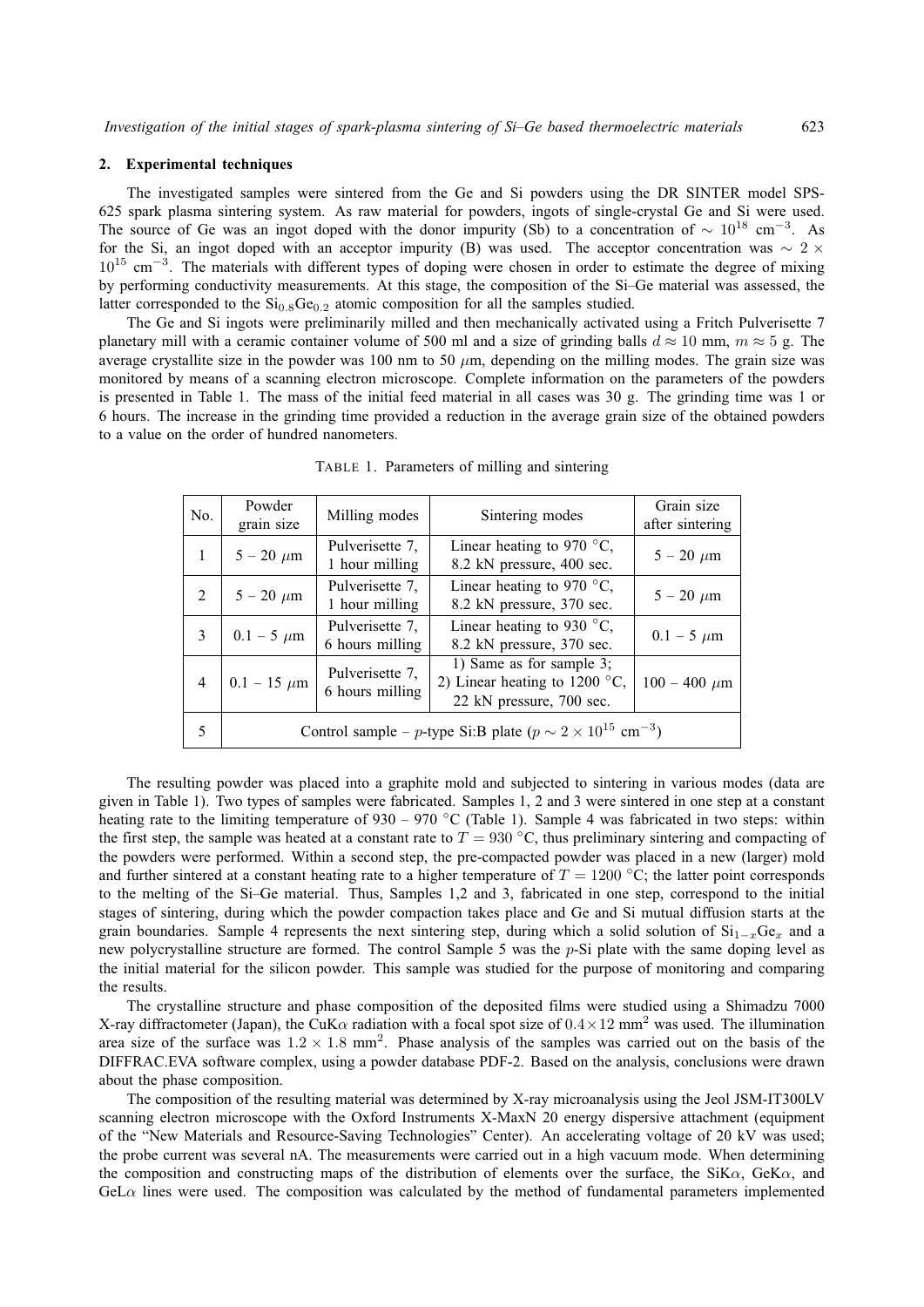on the basis of the software of the microanalysis system. The determined Si–Ge composition corresponded to the calculated and prepared Si and Ge atomic ratio of the material  $(Si<sub>0.8</sub>Ge<sub>0.2</sub>)$ .

Sintered bulk samples were cut into plates with dimensions (length/width/height) of  $10 \times 5 \times 3$  mm. One of the plate surfaces was subjected to mechanical abrasion and polishing. To measure the thermoelectric characteristics, metallic ohmic contacts were deposited on the surface of the samples. The polished surface of the samples was examined by scanning electron microscopy using the Jeol JSM-IT300LV device. Maps of the elemental distribution along the surface of structures were constructed on the obtained electron-microscopic images.

The thermoelectric characteristics were measured for each structure at temperatures ranging from 50 to 350 °C. The edges of the sample were placed on two independent furnaces. A constant temperature difference of  $\pm 10$  K was created between the ends of the sample. As a result, a Seebeck voltage appeared at the ends of the sample, this voltage was measured with a voltmeter. The value of the Seebeck coefficient was calculated as:

$$
\alpha = \frac{1}{2} \left( \frac{U_{+}}{+10 \text{ K}} + \frac{U_{-}}{-10 \text{ K}} \right),\tag{2}
$$

where  $U_{+}(U_{-})$  – is the thermoelectric voltage for arbitrary positive (negative) temperature difference (taking into account the sign). As the measurement temperature, an average value between the temperatures of the "hot" and "cold" ends was used. The measurements were carried out under vacuum with a residual vapor pressure of about  $10^{-3}$  Torr.

At zero temperature difference, the electrical resistance of the sample was also measured as a function of temperature. Taking into account the known geometric dimensions of the sample, the resistivity of each structure was calculated.

#### **3. The structure and composition measurements**

The X-Ray diffraction (XRD) spectra of all fabricated samples are shown at Fig. 1. The spectra represent the set of peaks corresponding to Si, Ge and Ge–Si solid solutions. We first should note the lower intensity of XRD peaks revealed for the Sample 4. This is the evidence of the lower crystalline quality of the sample as compared with Samples 1–3. For the Sample 3 (fabricated at the lowest temperature of 930  $\degree$ C) the set of peaks is attributed with the phases of pure silicon, pure germanium and  $Si_{1-x}Ge_x$  solid solution. This allows us to suggest that sintering at the Sample 3 modes (Table 1) did not lead to significant mixing of Ge and Si particles (although the mixing process was initialized). In Samples 1 and 2, the Ge-related XRD peak was not revealed although Si and Ge–Si related peaks are still present at the spectra. We suggest that increase of the sintering temperature for the Sample 1 and 2 (to 970 °C) has enhanced the sintering process thus the relative content of Ge–Si solid solution was increased whereas Ge content was decreased to the undetectable value.

However, the presence of Si-related peaks evidences that unmixed Si particles remain in the bulk of the material. Finally, in the Sample 4 (which was sintered at 1200 °C) no Si and Ge-related peaks were revealed. Instead, a set of peaks related with different atomic composition of  $Si_{1-x}Ge_x$  solid solution are detected. We believe that the mixing of Si and Ge particles occurred for the high-temperature grown samples and new atomic structure with two phases of  $Si_{1-x}Ge_x$  solid solution with different Ge–Si composition was formed.

Figure 2 shows the enlarged images of the polished surface of Si–Ge samples obtained by a scanning electron microscope. A grain structure can be revealed, the grain dimensions correspond to the characteristic grain sizes of the original powder. In particular, a higher grinding time for Sample 3 leads to a registration of smaller grains (Fig. 2(c)) as compared to Samples 1 and 2 (Fig. 2(a) and (b), respectively). In addition, some pores were detected on the surface of Samples 1–3 are (dark areas on microscopic images), the presence of the pores is believed to be due to the selected modes of sintering, i.e. a combination of pressure and heating. Modification of the sintering regime (changing the algorithm for applying pressure to the mold) leads to a reduction in the number of pores for Sample 1 as compared to Sample 2 (Figures 2a and b, respectively). This in turn corresponds to a greater shrinkage of the powder during sintering of Sample 1. Note that the Sample 4, obtained with the melting of the powder, is characterized by a grain structure that is fundamentally different from the previous ones.

For Sample 4, a significantly increased grain size was revealed, that does not correspond to the grain size of the original powder; additionally, significantly fewer pores were noted in its structure (Fig. 2(d)). These characteristics are associated with the features of sintering the material in the melting mode. We note that the single-crystal  $p-Si$ plate is characterized by an atomically smooth homogeneous surface (data not shown).

Both the data on the grain structure and XRD spectra can be supported by the results of the composition investigations, which were performed by the energy-dispersive X-ray spectroscopy in the microanalysis mode. Fig. 3 shows maps of the lateral distribution of Ge and Si for all the investigated samples. For better authenticity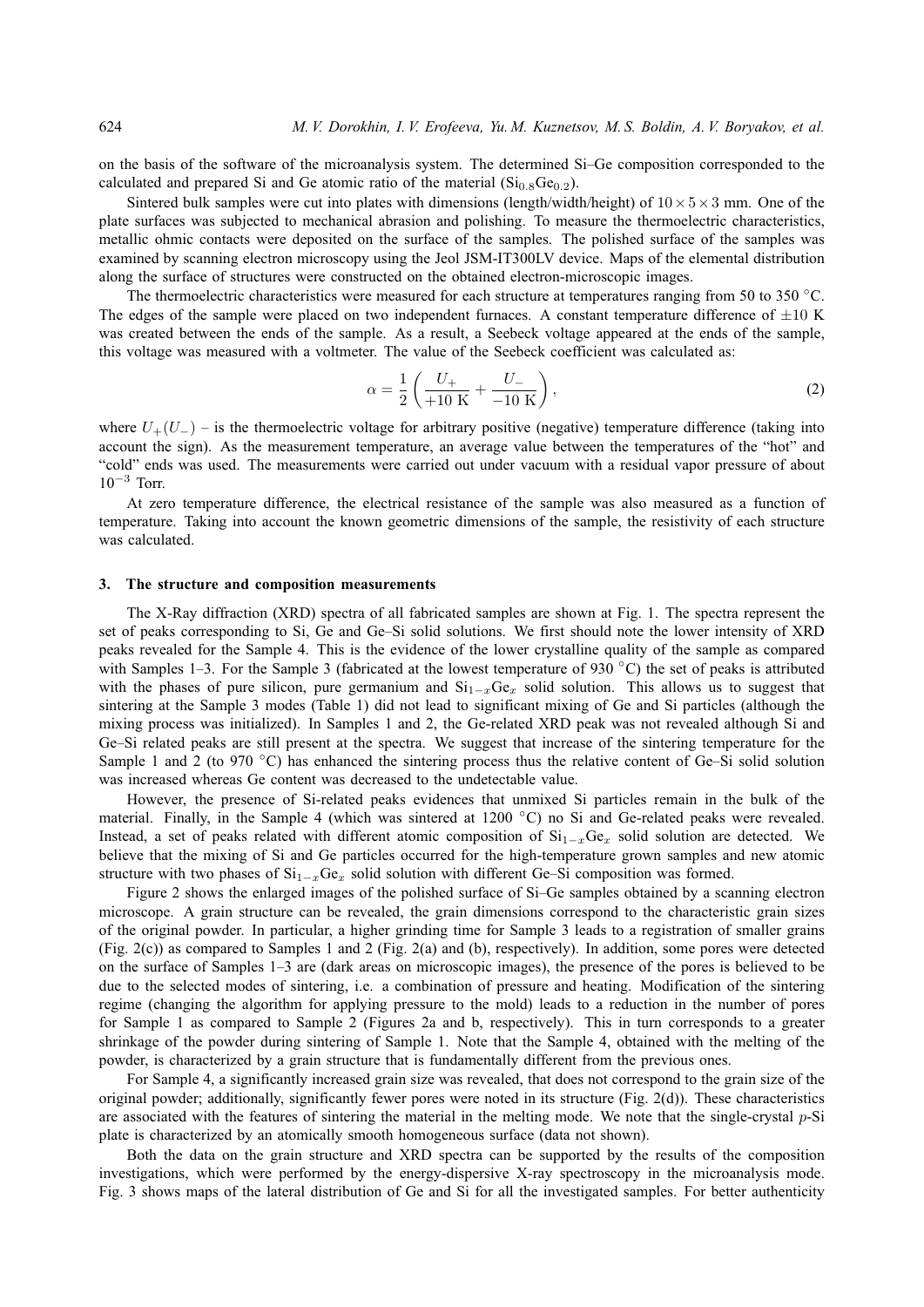

FIG. 1. XRD spectra of investigated samples (a) Sample 1; (b) – 2; (c) – 3; (d) – 4. Arrows indicate the position of diffraction lines for the different Ge, Si and  $Si_{1-x}Ge_x$  phases. The Ge content in the  $Si_{1-x}Ge_x$  phase was calculated from the lattice constant parameters revealed from the peak position, the x value was derived from formula given in [10]. The revealed  $Si_{1-x}Ge_x$ phase is indicated at each graph. Two unmarked peaks at Fig. 1(d) could not be attributed to any of the peaks in the database

of the results, additional measurements in the regions corresponding to the maxima of the Ge and Si concentrations were also made.

From the data presented in the Fig. 3, one can reveal the regions with the composition close to 100 at. % Si, and regions with a composition close to 100 at. % Ge can (Fig. 3(a-c)). The size of these regions correspond exactly to the size of the grains detected in electron-microscopic studies; the area ratio of Si and Ge grains corresponds to the  $Si<sub>0.8</sub>Ge<sub>0.2</sub>$  composition. Such results are in good agreement with the XRD phase analysis; they confirm the absence of significant mixing of Ge and Si atoms in the sintering modes 1–3 (modes without to melting of the material). A similar trend is maintained for Sample 3, with a smaller grain size (Fig.  $3(c)$ ). Thus, Samples 1–3 represent a two-phase system of mostly unmixed Ge and Si. When sintering in the melting mode (Sample 4), a mixing of Ge and Si takes place, which is shown by a rather uniform distribution of Si and Ge over the sample surface (Fig. 3(d)).

We note regions with locally high Ge content, the location of these regions corresponds to the boundaries of large grains. One can draw a conclusion that Ge atoms are accumulated in the grain boundary region. The latter result is again in the good agreement with XRD phase analysis (Fig. 1(d)) where two phases with the different Ge content were revealed. Thus, we can note a fundamental difference between the properties of Sample 4 and Samples 1–3: Sample 4 is a GeSi solid solution characterized by a large (100  $\mu$ m) grain structure.

# **4. Thermoelectric properties measurement**

Figure 4 shows the temperature dependences of the Seebeck coefficient for all investigated samples, as well as for the p-Si plate.

The sign of the Seebeck coefficient measured for the Samples  $1-3$ , as well as for the p-Si plate is negative over the entire temperature range, i.e. the potential of the "hot" end of the sample is lower than that of the "cold" end.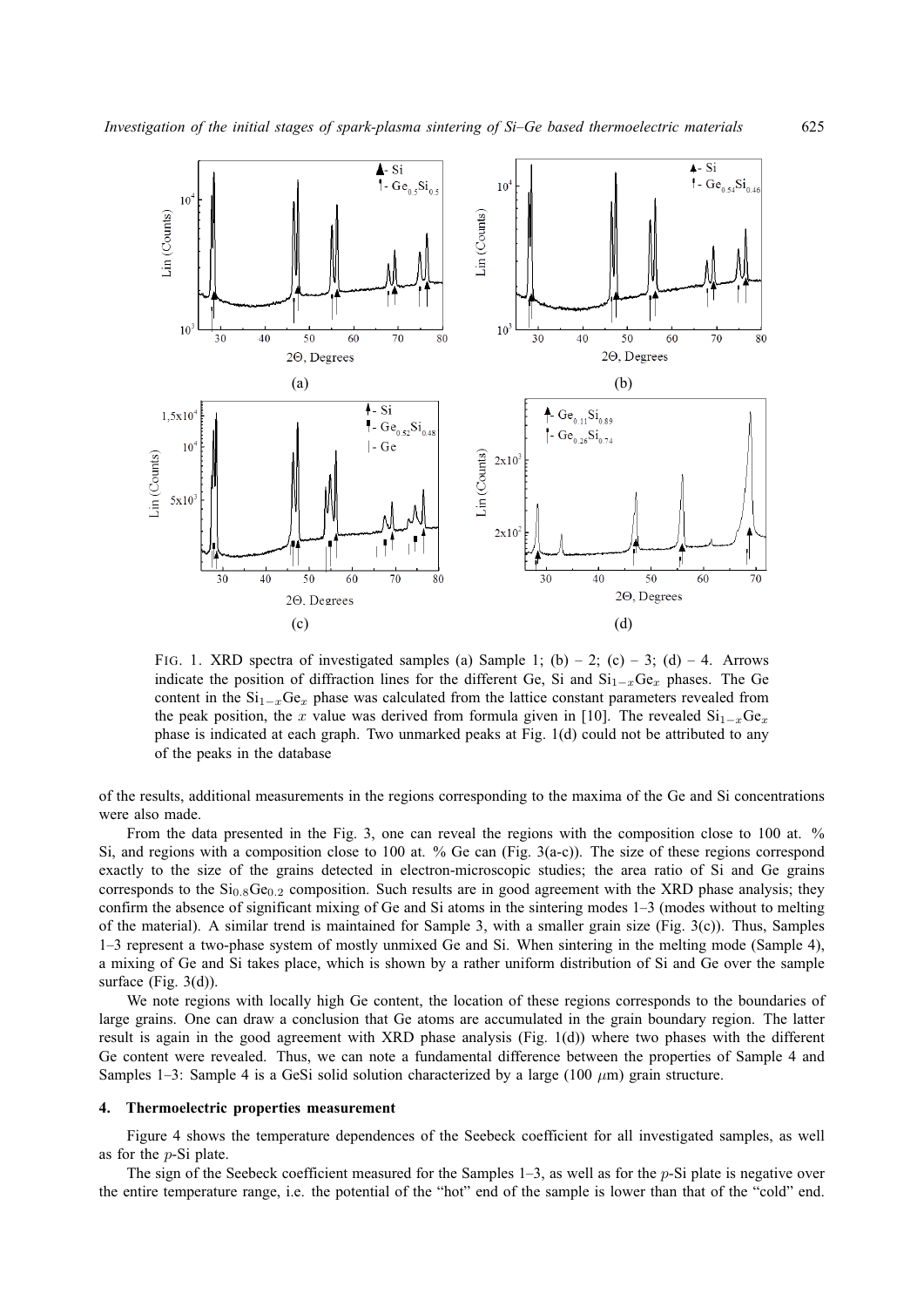

FIG. 2. The image of the polished surface of Samples  $1 - 4$  (a  $-$  d, respectively) obtained by a scanning electron microscope in the regime of back-reflected electrons

This situation corresponds to p-type conductivity of the samples. The absolute value of  $\alpha$  decreases monotonically with increasing temperature. The largest absolute value of  $\alpha$  is ~ 0.5 mV/K, the smallest one is ~ 0.15 mV/K (at a temperature of 350 °C). No significant differences between the  $\alpha(T)$  dependences for Samples 1–3 were revealed. For the Sample 4, the sign of  $\alpha$  coefficient is positive, which corresponds to the electronic type of conductivity. The value of  $\alpha$  is ~ 0.1 mV/K at 50 °C and it slightly decreases in the absolute value with increasing measurement temperature.

Figure 5 shows the temperature dependences of the resistivity of the investigated samples. For Samples 1–3, as well as for p-Si plate, one can note the semiconductor type of the  $\rho(T)$  dependence: there is an exponential decrease of resistivity with increasing temperature. Curves 1–3 and 5 demonstrate similar behavior with the only difference in the resistivity values. We note a sharper temperature dependence of the resistivity of Samples 1–3 as compared with the control structure. At a temperature of 50  $^{\circ}$ C, the resistivity of Samples 1–3 is almost two orders of magnitude higher than for the p-Si (Fig. 5, curves 1–3 and curve 5, respectively). At 350  $\degree$ C, the resistivity values of Samples 1–3 and the control sample differ only by a factor of 2. For sample 4, which is characterized by n-type conductivity, a significantly lower value of the resistivity ( $\sim 0.006 \Omega \times m$ ) was obtained. This value varies slightly over temperatures ranging  $50 - 350$  °C (Fig. 5, curve 4). Unlike Samples 1–3, the resistivity of Sample 4 is by two orders of magnitude lower than that of  $p-Si$  plate.

Using the Seebeck coefficient and the resistivity measurements, the values of the thermoelectric power factor were calculated from the formula:

$$
p_{TE} = \frac{\alpha^2}{\rho}.\tag{3}
$$

The temperature dependences of the power factor are shown at Fig. 6. The largest values ( $\sim 2 \times$  $10^{-6}$  W/m×K<sup>2</sup>) are characteristic for the Sample 4.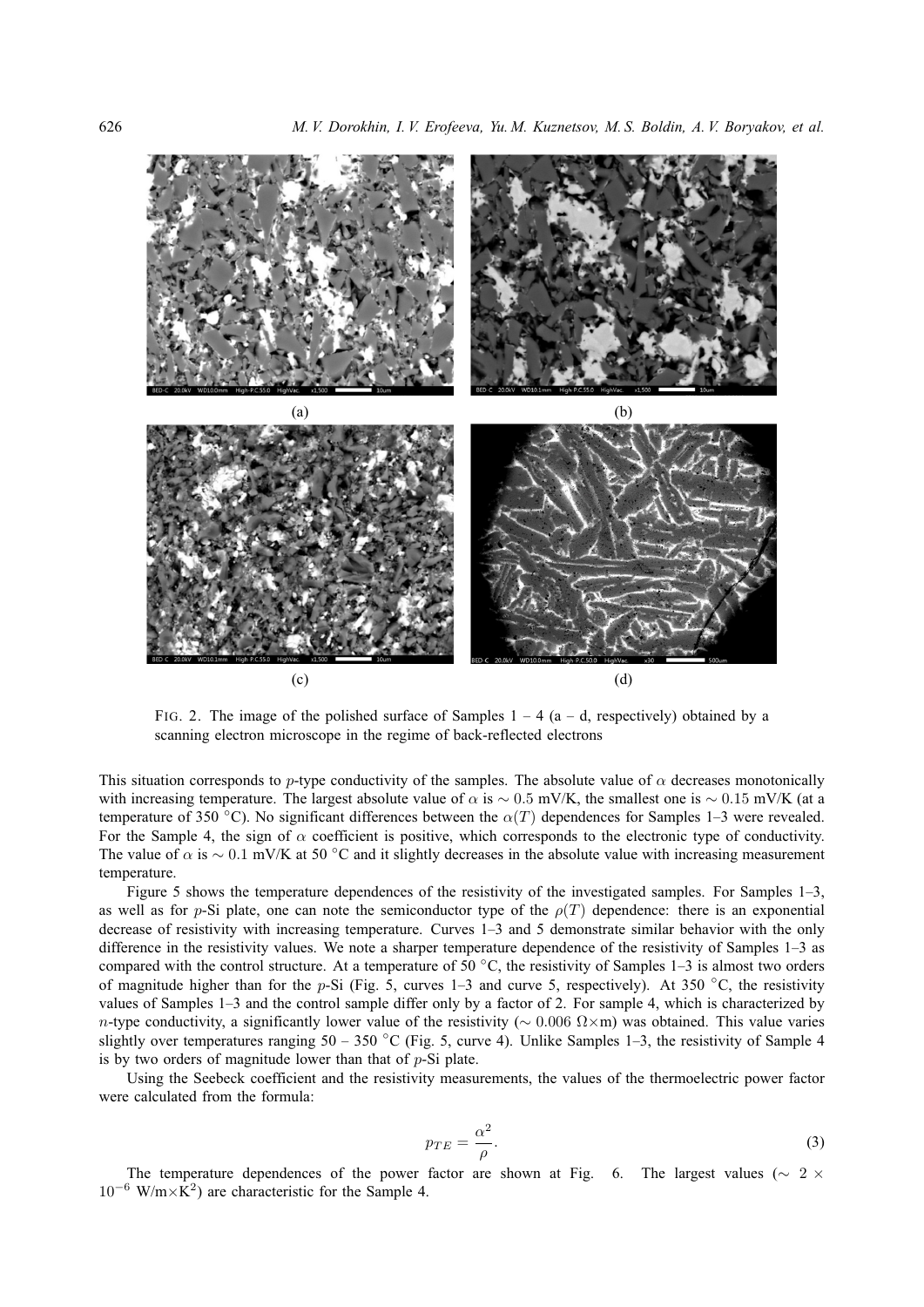

FIG. 3. Maps of the Ge and Si distribution along the polished surface of the Samples  $1 - 4$  (a – d, respectively)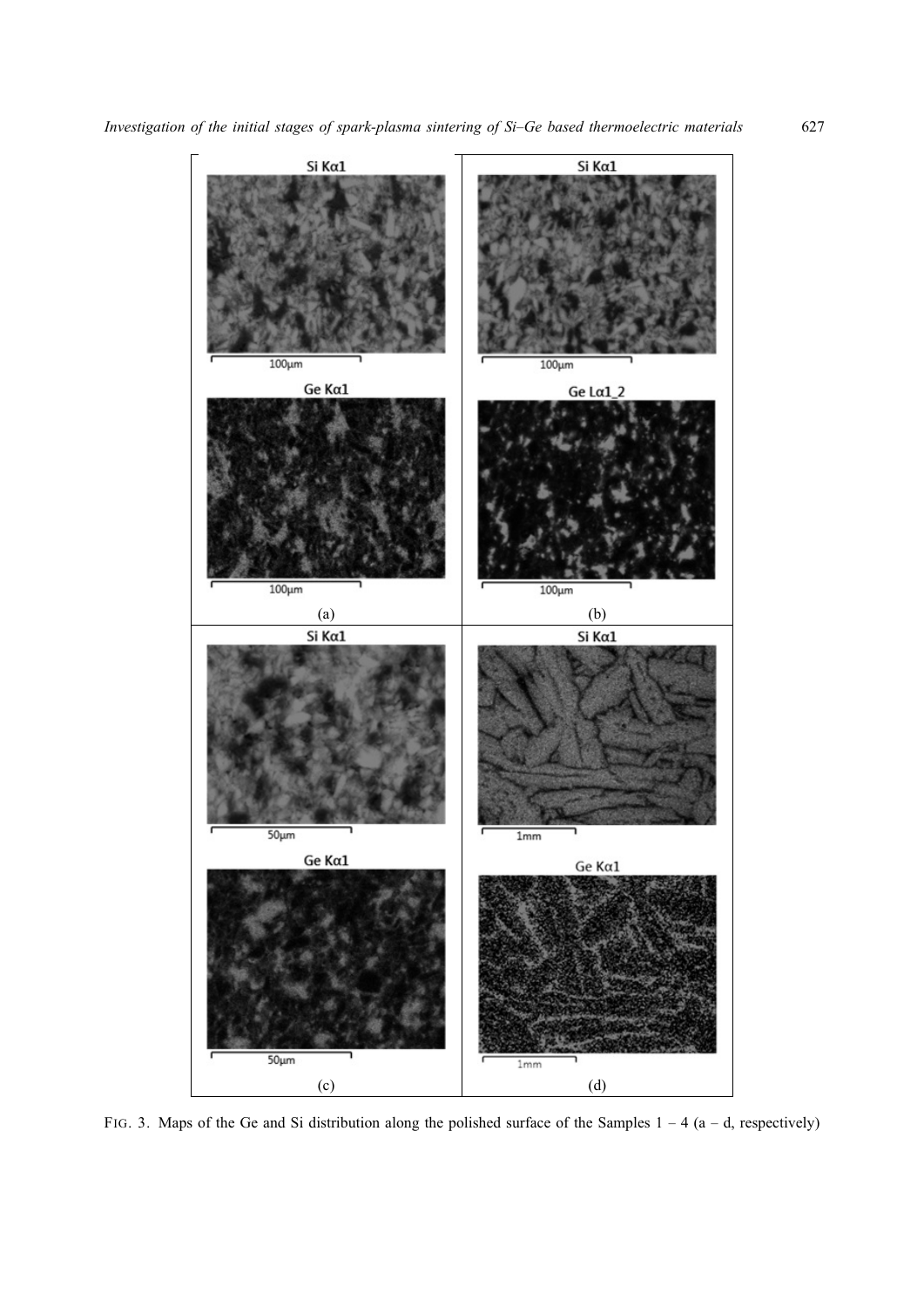

FIG. 4. Temperature dependences of the Seebeck coefficient for Samples 1 (curve 1), 2 (curve 2), 3 (curve 3), 4 (curve 4), p-Si (curve 5)



FIG. 5. Temperature dependences of the resistivity for Samples 1 (curve 1), 2 (curve 2), 3 (curve 3), 4 (curve 4), p-Si (curve 5)

The power factor values of Samples 1–3 increase monotonically with increasing measurement temperature, but do not exceed  $2 \times 10^{-7}$  W/m $\times$ K<sup>2</sup>. For the control structure, the strongest temperature dependence of the power factor was obtained, while the value of  $p_{TE}$  decreases significantly above 100 °C, and the maximum values are somewhat lower than the values obtained for Sample 4.

#### **5. Discussion**

First of all, we emphasize that the fabrication technology for Samples 1–3 correspond to the initial stages of Ge and Si sintering, during which the powder is compressed and mutual diffusion processes is started, however no mixing takes place yet. Such material is a combination of Ge and Si particles, whose grain structure is determined by the properties of the initial powders. Sample 4 represents the subsequent stages of sintering, during which the material is mixed and a new grain structure is formed. In this case, the properties of grain structure are determined by the sintering modes. The revealed features of thermoelectric characteristics are thus associated with the features of the grain structure formed for each sample.

For the control structure, the resistivity and the Seebeck coefficient are determined by the intrinsic material properties, in particular by the level of acceptor doping. The calculated values of the p-Si power factor are typical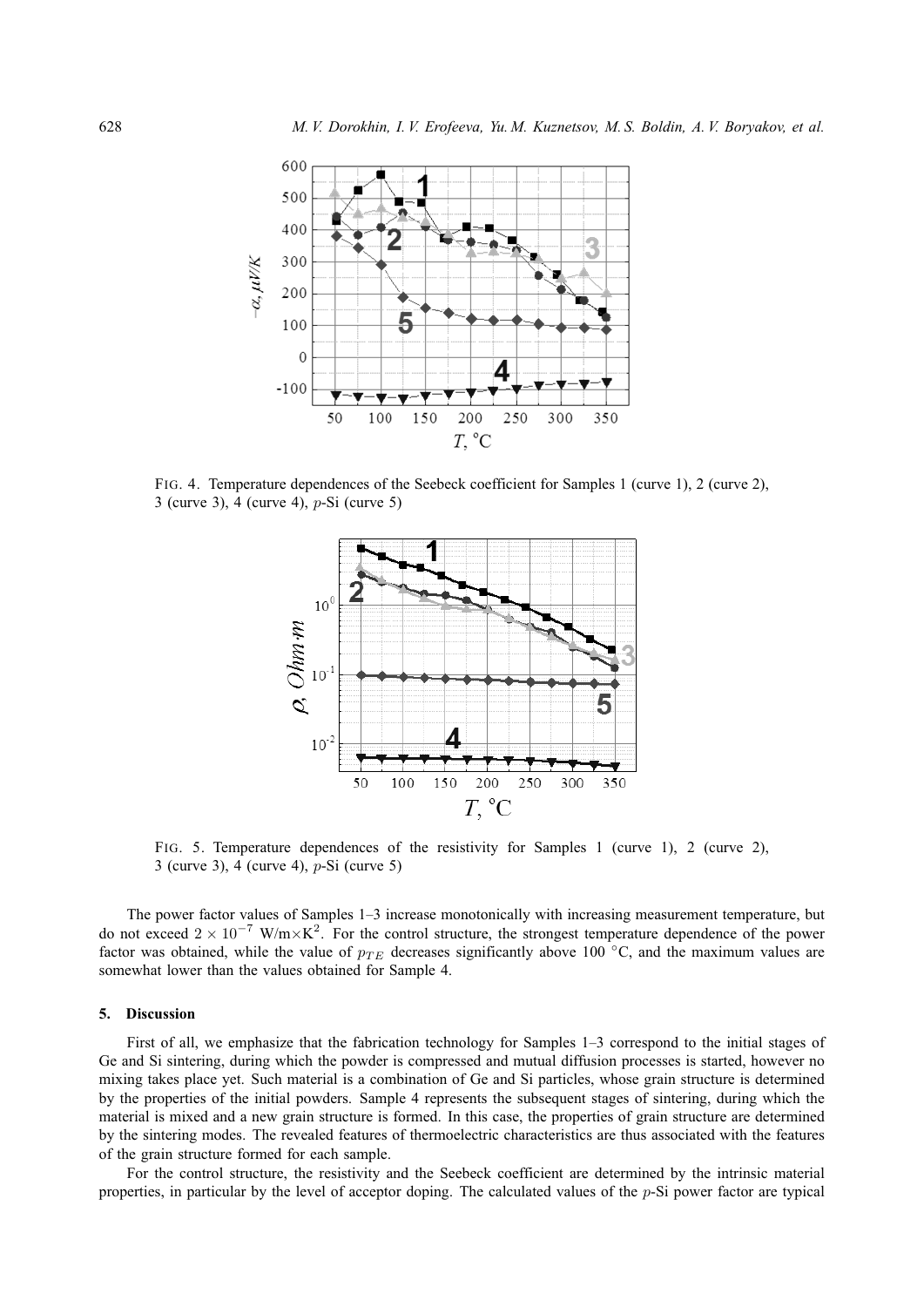

FIG. 6. Temperature dependences of the power factor calculated according to formula (2) for Samples 1 (curve 1), 2 (curve 2), 3 (curve 3), 4 (curve 4), p-Si (curve 5)

for crystalline silicon [11, 12]. For the latter, relatively high values of the power factor can be obtained, however, the relatively high thermal conductivity for silicon leads to lowering of the ZT (formula 1) [11, 12].

The samples consisting of mostly unmixed Ge and Si particles (1–3) differ in the grain size (see Table 1), the porosity and the degree of Ge–Si intermixing. However, the thermoelectric parameters obtained for Samples 1–3 only slightly differ from one another. This can lead us to the conclusion that all three of the above content mentioned parameters do not exert a determining influence on both Seebeck coefficient and electrical conductivity. We believe that Seebeck coefficient and electrical conductivity are mostly determined by the carriers transfer between the Si granules in the sintered material. The electrical conductivity through Ge grains is negligible because Ge particles do not form a closed path for current flow (Fig.  $3(a-c)$ ). Because of the hole type of conductivity for the initial Si source, the electrical conductivity of samples 1–3 is also determined by holes. The increase in the resistivity in the latter case, as compared with the original structure  $(p-Si)$ , is attributed to the influence of the internal barriers between grain boundaries, as well as with the carried depleted regions on the Si–Ge interfaces that are formed due to different types of doping (by analogy with space charge regions at the border of  $p-n$  junctions [13]).

The magnitude of the Seebeck coefficient for the samples with unmixed Ge and Si grains is apparently determined by Si granules, as is shown by the sign of the Seebeck voltage. The difference between  $\alpha$  values for Samples 1–3 is insignificant; such difference can be attributed to the experimental error and to the difference between the resistivity values. It is known that the Seebeck coefficient value for a material increases with increased resistivity [1].

From such point of view, the variation of the grain parameters, the porosity and Ge–Si mixing in samples 1–3 only lead to some small changes of thermoelectric properties. For example, sample 1 is a denser material, in which a greater number of boundaries between Ge and Si grains are formed and the effect of depleted regions on the electrical resistivity is higher. For this sample, slightly greater resistivity value was obtained as compared with the Samples 2 and 3 (Fig. 4, curve 1).

A fundamentally different character of the temperature dependences of thermoelectric coefficients was revealed in Sample 4. For this sample, the mixing of Ge and Si atoms was confirmed by both the XPS phase analysis and the energy-dispersive spectroscopy analysis. The crystalline structure is not determined by the initial grain size and a certain decrease in the crystalline quality was revealed (Fig. 1). The influence of the new crystal structure on the thermoelectric properties is hard to derive because the most significant influence on Seebeck coefficient and conductivity is exerted by the carrier concentration. Because of the much greater doping level of the original Ge material (about  $10^{18}$  cm<sup>-3</sup> donors as compared with  $2 \times 10^{15}$  cm<sup>-3</sup> acceptors in Si), the acceptor impurity from Si was compensated and, accordingly, the sign of the conductivity was changed; greater doping levels also provided lower resistivity values. In addition, one can suggest that the absence of internal  $p-n$  junctions in Sample 4 additionally reduces the resistivity value.

We emphasize that the use of the initial Ge and Si materials with different types of doping makes it possible to determine the degree of mixing of Ge and Si in the sintered material by the measuring the evolution of the resistivity. In the case of effective mixing, conductivity is determined by the material with a higher level of doping.

The lower absolute value of the Seebeck coefficient revealed for Sample 4, as compared with the one for the rest of the samples, is explained by: